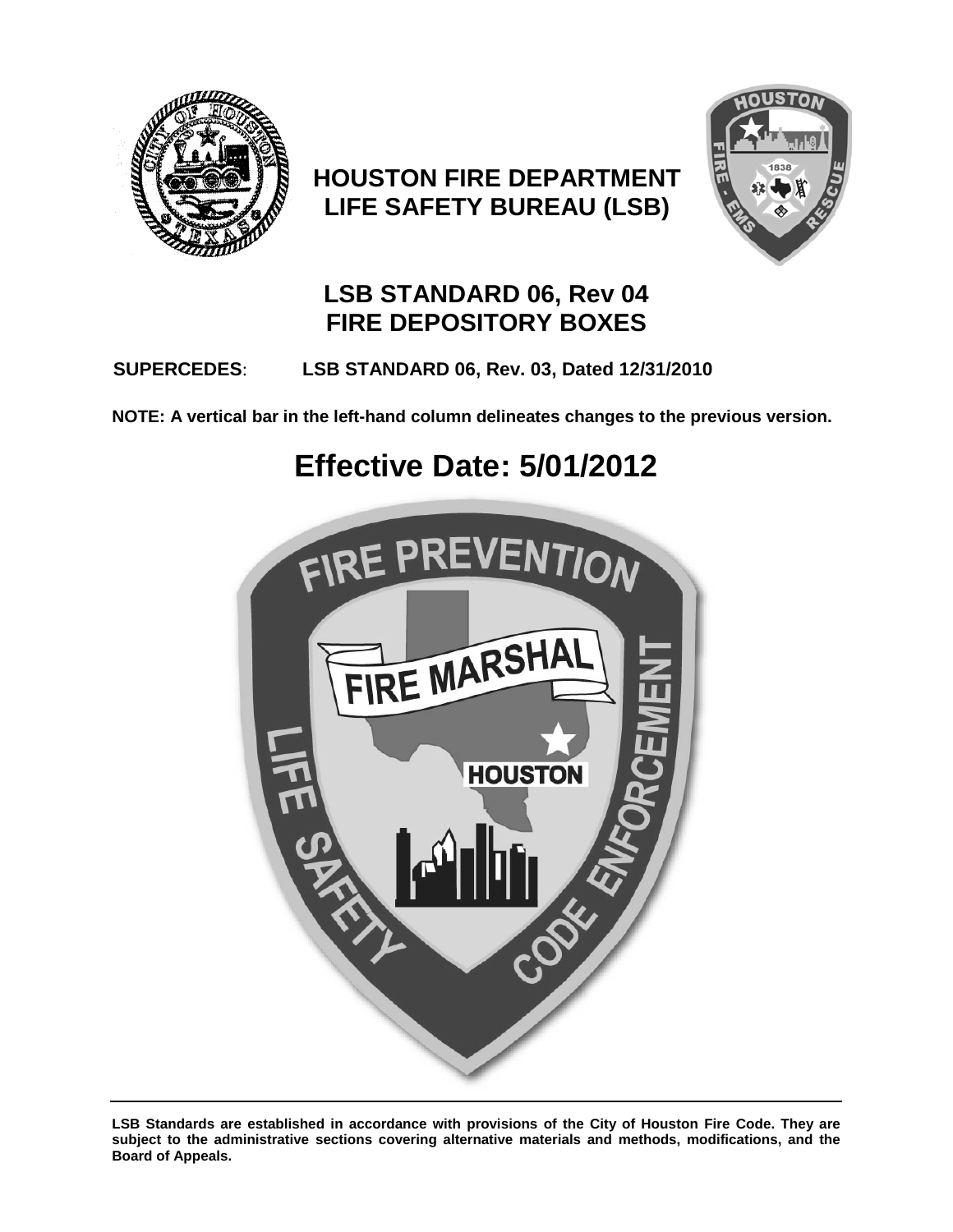## **TABLE OF CONTENTS**

| 6.3.3 Building Emergency Access Keys, Elevator Switch Keys and Legend Card  3<br>Example No 1. Elevator Riser Diagram: Generic Elevator and Stairwell Diagram 8<br>Example No. 2 Elevator Riser Diagram: Elevator and Stairwell Diagram 9 |  |
|-------------------------------------------------------------------------------------------------------------------------------------------------------------------------------------------------------------------------------------------|--|
|                                                                                                                                                                                                                                           |  |
|                                                                                                                                                                                                                                           |  |
|                                                                                                                                                                                                                                           |  |
|                                                                                                                                                                                                                                           |  |
|                                                                                                                                                                                                                                           |  |
|                                                                                                                                                                                                                                           |  |
|                                                                                                                                                                                                                                           |  |
|                                                                                                                                                                                                                                           |  |
|                                                                                                                                                                                                                                           |  |
|                                                                                                                                                                                                                                           |  |
|                                                                                                                                                                                                                                           |  |
|                                                                                                                                                                                                                                           |  |
|                                                                                                                                                                                                                                           |  |
|                                                                                                                                                                                                                                           |  |
|                                                                                                                                                                                                                                           |  |
|                                                                                                                                                                                                                                           |  |
|                                                                                                                                                                                                                                           |  |
|                                                                                                                                                                                                                                           |  |
|                                                                                                                                                                                                                                           |  |
|                                                                                                                                                                                                                                           |  |
|                                                                                                                                                                                                                                           |  |
|                                                                                                                                                                                                                                           |  |
|                                                                                                                                                                                                                                           |  |
|                                                                                                                                                                                                                                           |  |
|                                                                                                                                                                                                                                           |  |
|                                                                                                                                                                                                                                           |  |
|                                                                                                                                                                                                                                           |  |
|                                                                                                                                                                                                                                           |  |
|                                                                                                                                                                                                                                           |  |
|                                                                                                                                                                                                                                           |  |
|                                                                                                                                                                                                                                           |  |
|                                                                                                                                                                                                                                           |  |
|                                                                                                                                                                                                                                           |  |
|                                                                                                                                                                                                                                           |  |
|                                                                                                                                                                                                                                           |  |
|                                                                                                                                                                                                                                           |  |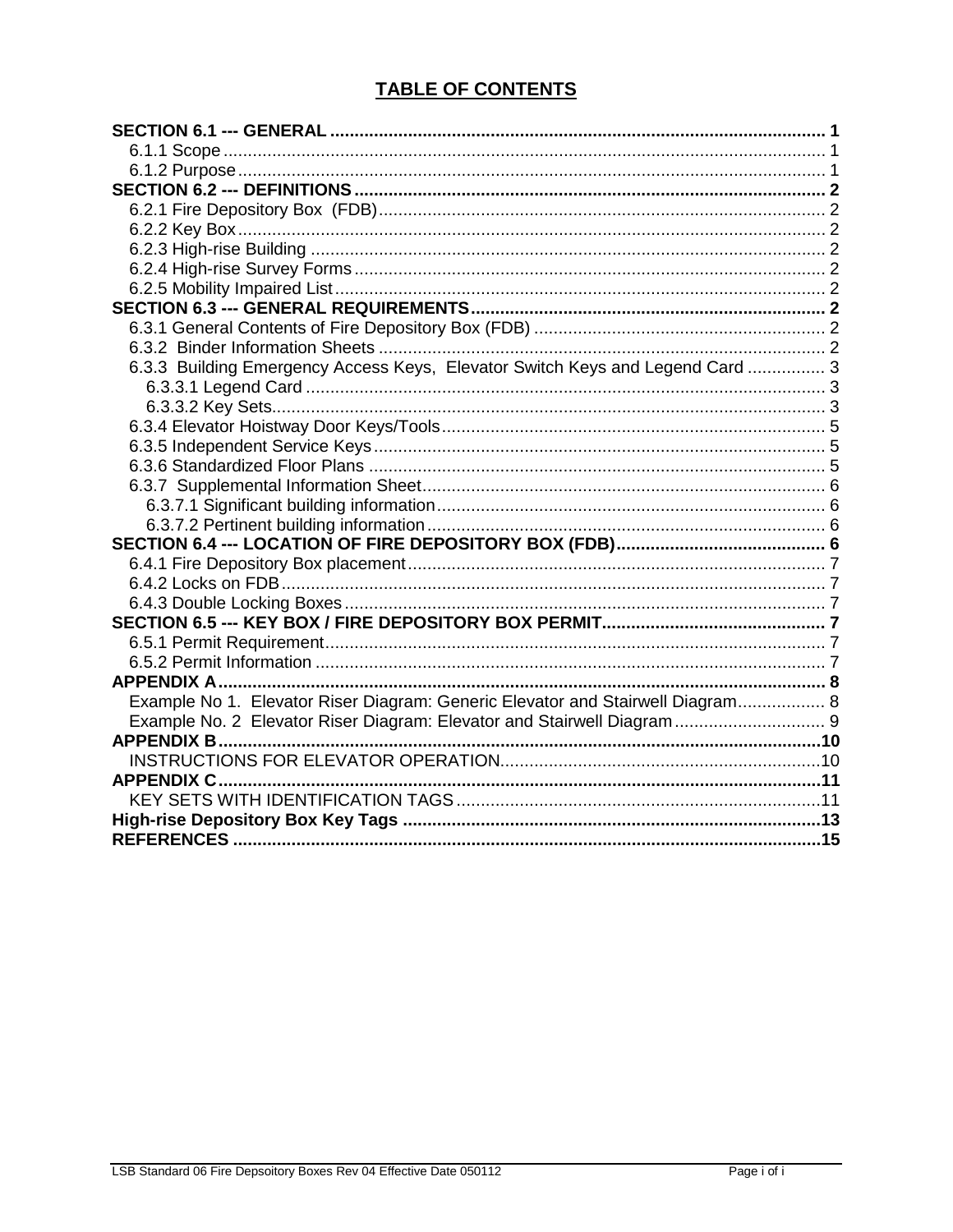#### **LSB STANDARD 06, Rev 04 FIRE DEPOSITORY BOXES**

#### <span id="page-2-0"></span>**SECTION 6.1 --- GENERAL**

#### <span id="page-2-1"></span>**6.1.1 Scope**

This standard provides a method of furnishing current, valid property information and means of emergency access for fire department personnel in all high-rise occupancies, and other facilities as may be required by the Fire Marshal as called for in the *Fire Code*  or this standard*.*

#### <span id="page-2-2"></span>**6.1.2 Purpose**

The purpose shall be to provide clarification of requirements and guidance to persons charged with providing and maintaining the Fire Depository Box in high-rise buildings as prescribed by the *Fire Code*, and this standard, in a state of operational readiness and reliability.

This standard is subject to periodic review and updates, to accommodate changes in local need or requirements, changes in nationally recognized standards, in related technology, or where required by state or federal regulations.

**Notice:** Where references in this Standard are made to products manufactured by "Falcon Locks" and related 9-1-1 boxes, certain products manufactured by the "Knox Company" have been approved for voluntary use in lieu of "Falcon Lock" products and the 9-1-1 boxes.

Approved items manufactured by the "Knox Company" may be referenced online at [www.knoxbox.com.](http://www.knoxbox.com/)

The following is a list of acceptable "Knox Company" products that are allowed to be used inside the City of Houston City Limits.

Elevator Box Electrical Shutdown Box Keyswitch Padlock FDC 2 ½" Locking Cap SecureCap Cabinets (1300 Series) 3200 Series Box, Single-Key Style, ONLY with the hinged lid. 4100 Series Box

The Fire Marshal's final approval and a permit are required for the installation and use of any "Knox Company" or "Falcon Lock" product.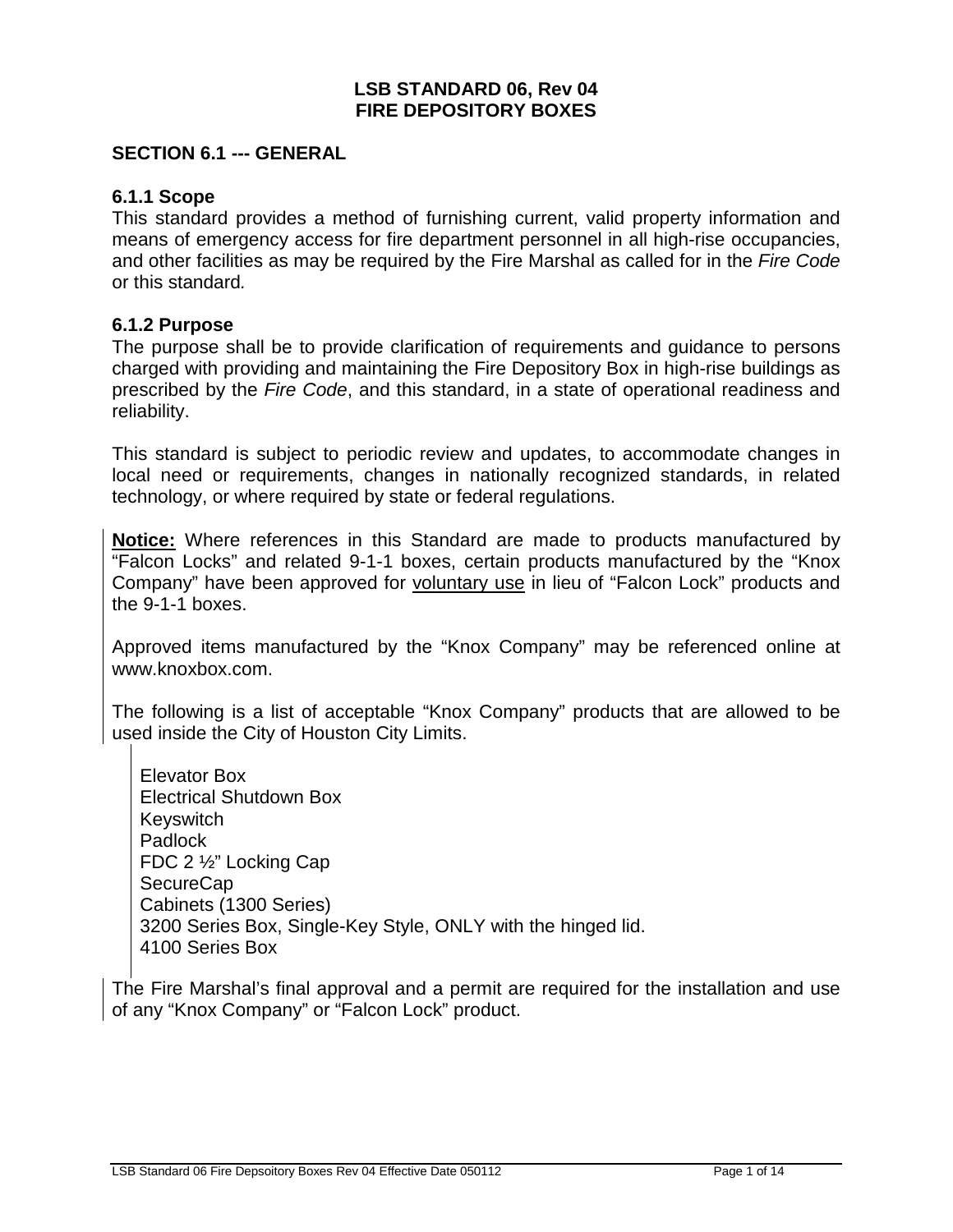#### <span id="page-3-0"></span>**SECTION 6.2 --- DEFINITIONS**

#### <span id="page-3-1"></span>**6.2.1 Fire Depository Box (FDB)**

An approved metal protective box, container or cabinet that contains the information manuals, packets and keys as required by this standard. Boxes shall be painted any color approved by the Fire Marshal except that the door of the box shall be painted bright red so as to be readily noticeable, and have the words "**FIRE DEPOSITORY BOX**" in white permanent letters not less than 1 inch in height.

#### <span id="page-3-2"></span>**6.2.2 Key Box**

A red protective container or box that contains the fire department emergency access key(s). For Key Boxes, see LSB Standard 05, "Key Boxes".

#### <span id="page-3-3"></span>**6.2.3 High-rise Building**

Any building having occupied floors located more than 75 feet above grade plane.

#### <span id="page-3-4"></span>**6.2.4 High-rise Survey Forms**

Survey forms (HFD Form 27) that have been compiled by the HFD Operations Division, to provide a variety of fire and life-safety information about a building, it's contents and it's fire protection systems, that are necessary for use in event of an emergency within that building.

#### <span id="page-3-5"></span>**6.2.5 Mobility Impaired List**

A list, by name, impediment and work location, of persons who may have some type of physical condition or hindrance that could encumber their self-evacuation from the floor of incident or the building in event of an emergency, or who would need assistance by other personnel or an emergency service. Persons with a short-term illness or injury need not be placed on this list. Floor Wardens and building security personnel should however be knowledgeable of any person who may be in need of assistance in evacuating during an emergency.

#### <span id="page-3-6"></span>**SECTION 6.3 --- GENERAL REQUIREMENTS**

#### <span id="page-3-7"></span>**6.3.1 General Contents of Fire Depository Box (FDB)**

The FDB shall contain only the following approved items and information:

- 1. Loose-leaf type binder containing required information sheets.
- 2. Building access keys.
- 3. Standardized floor plans (when not in the loose-leaf binder).

#### <span id="page-3-8"></span>**6.3.2 Binder Information Sheets**

A loose-leaf binder that is tabbed and indexed, shall contain the following completed information sheets:

1. **High Rise Survey forms** - At least **5 Sets** (HFD 27, Rev. 3/2002), Completed.

2. **Supplemental Information sheet.** See Section 6.3.7.

3. **Mobility Impaired List**. The most current dated Mobility Impaired List giving person(s) name, nature of impairment, work floor and location. (If NO Mobility Impaired Persons are employed within the building, provide a sheet of paper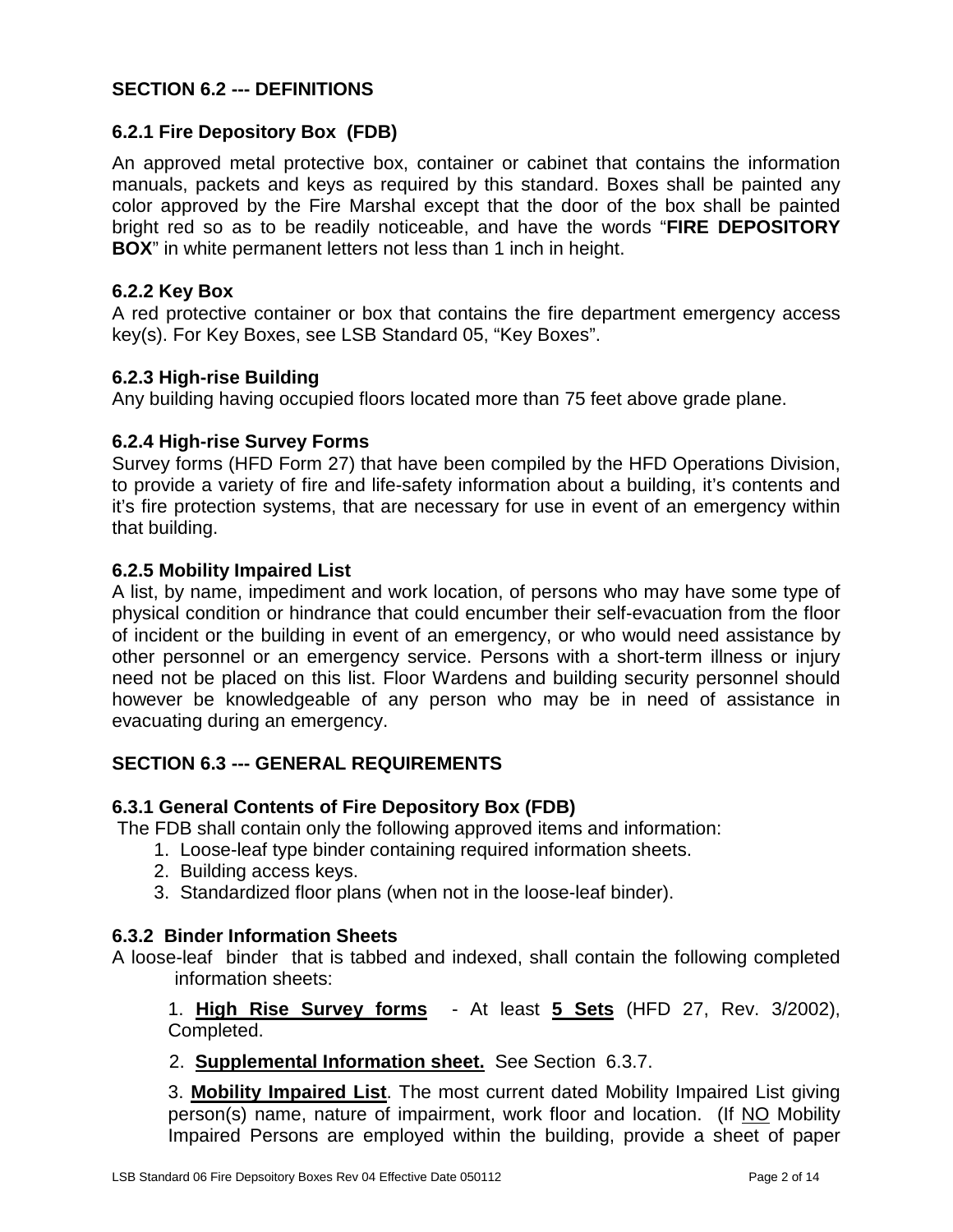stating "*NO MOBILITY IMPAIRED – AS OF* THIS *DATE*", and date the form). The dated Mobility Impaired List shall be reviewed, verified and updated at least every 6 months.

4. **Elevator Operating Instructions**. Detailed written instructions for elevator use. Should include elevator fire fighter re-call, cab use, and any other special details for elevator operations. (Instructions for elevator use should be obtained from building's elevator service company.)

See Appendix B, "Instructions for Elevator Operation".

5. **Elevator Diagram**. A side view diagram of all building's elevator shafts, showing floors served by each elevator bank, any transfer floors, shuttle elevators, or private elevators. (Where possible show any dumb-waiter, mail cart or similar shaft-ways.) See Appendix A for examples.

- 6. **List of emergency contact phone numbers** for the building property manager, engineer, and security company.
- 7. **Standardized Floor Plans**. See Section 6.3.6.

#### <span id="page-4-0"></span>**6.3.3 Building Emergency Access Keys, Elevator Switch Keys and Legend Card**

#### <span id="page-4-1"></span>**6.3.3.1 Legend Card**

One laminated letter size (8 inch X 11 inch or longer) **"High-rise Fire Depository Box Key Tags" Legend Card,** specific to that building, shall be provided and maintained in the Fire Depository Box (FDB). The Legend Card, printed in at least an 18 font or equivalent lettering so as to be readily legible, shall describe all the required keys and their functions and the respective key tag colors. (See Appendix C for Legend information)

#### <span id="page-4-2"></span>**6.3.3.2 Key Sets**

A minimum of **5 sets** of individually detachable keys shall be provided and maintained in the FDB. The key sets shall be assembled and tagged as indicated in the following:

The key tags shall be a rigid, plastic laminate material in the colors indicated and imprinted with Block lettering of  $1/4<sup>th</sup>$  inch or equivalent in height, so as to be readily legible (See Appendix C, for examples of key set arrangements and tag colors). The following keys shall be provided on each of the **5 sets**:

**A. Building Emergency Access Keys** – for accessing all exit stairs, mechanical and electrical rooms and spaces, roof access doors or hatches, standpipe and sprinkler system control valves, and special hazard spaces.

- **"STAIRWAY ACCESS"** Keys required to access all locked building exit stair doors shall be provided on **WHITE** tags. All the building exit stairway door locks shall be keyed to the same emergency access key.
- **"MECHANICAL ROOMS", "ELECTRICAL ROOMS", and "ELEVATOR EQUIPMENT ROOMS"** Keys required to access all building elevator equipment rooms, air handler (HVAC) mechanical, and electrical panel rooms or spaces shall be provided on **WHITE** tags.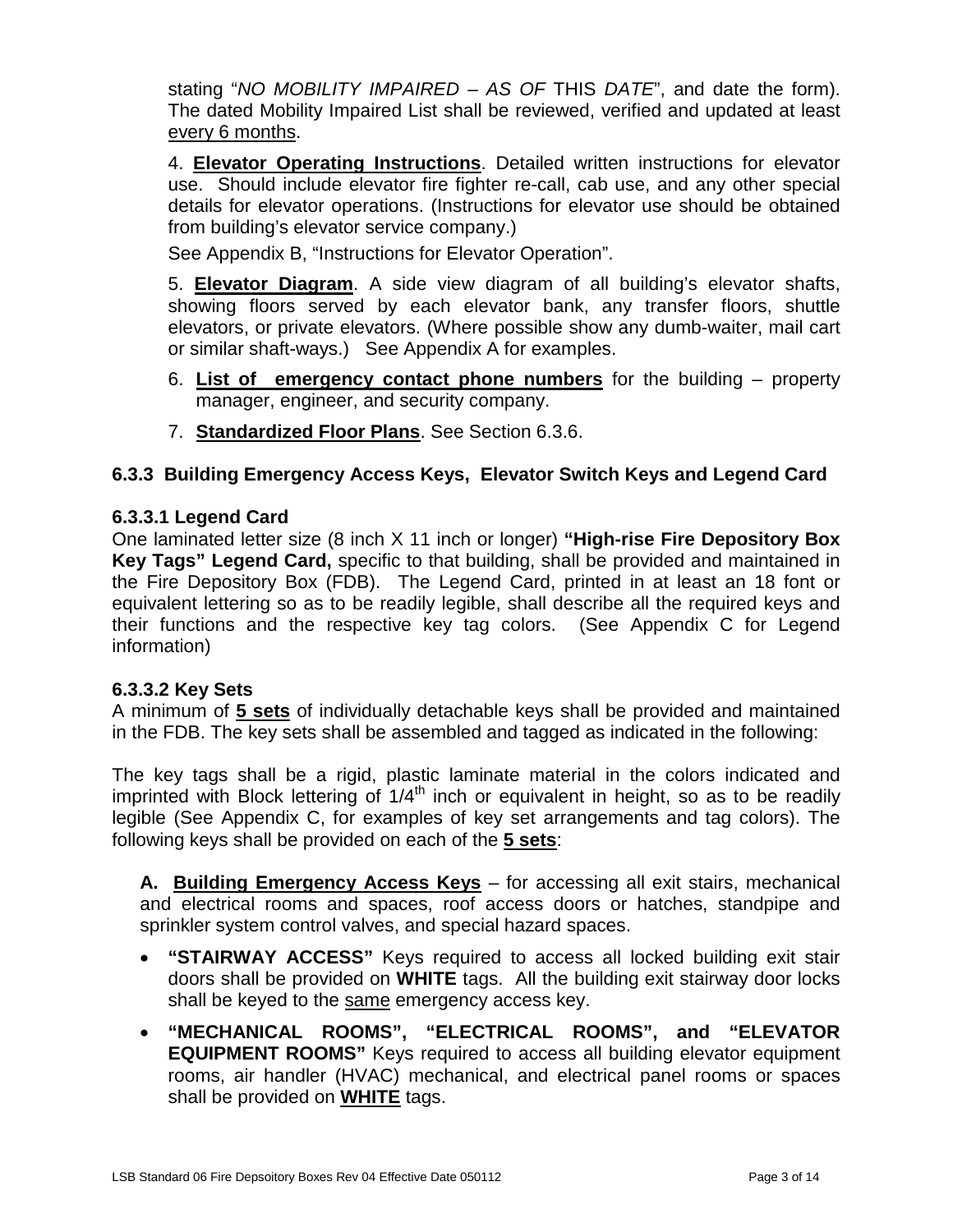- o **Exception**: Main building electrical service vault rooms require special keys that ONLY the electrical power service provider will possess due to extreme electrical hazards and dangerous nature of equipment within the vaults.
- **"BUILDING ROOF ACCESS"** Keys required for roof access (if not on the building key system) shall be labeled on **WHITE** tags and shall identify which stairway(s) provide roof access.
- "**SPRINKLER/STANDPIPE CONTROL VALVE"** Keys required for sprinkler and standpipe control valve operation. All locking devices on control valves shall be keyed to the same key that will unlock all sprinkler and standpipe control valves. Control valve keys shall be labeled on **BLUE** tags as "**SPRINKLER/STANDPIPE CONTROL VALVES"**.
- **Additional Special Keys.** Where special keys are needed to access any special process or hazard areas or rooms in the building, such as "Flammable Liquids" Storage Rooms, "Hazardous Materials" Storage Rooms, large File Storage rooms, special equipment spaces, etc., appropriate access keys shall be provided, properly labeled to identify the specific Floor / Room location and Nature, on **WHITE** tags. Notation of all special keys shall also be included on the Supplemental Information sheet in the FDB.
- **B. Elevator Switch Keys** There shall be elevator switch keys provided for all Emergency Fire Service (Phase I) Recall and Emergency Fire Service (Phase II) firefighter elevator car operations.
- When one elevator switch key actuates both elevator recall and car operation functions, it shall be labeled with a **RED** tag as, "**Fire Service Phase I & Phase II".**
- When there are still two separate elevator switch keys required to operate an elevator in Emergency Fire Service, then the separate **RED** tags shall read:

Key 1 **- "Fire Service Phase I"**

Key 2 - **"Fire Service Phase II"**

- **C. Additional Elevator Car Keys** When applicable the following keys shall also be provided and labeled as indicated:
- **"Elevator Car Access Panel"** Keys on **ORANGE** tags.
- **"Elevator Car Door Open"** Keys on **RED** tags.
- "**Elevator Emergency Stop/Run"** Keys on **ORANGE** tags. When "**Elevator Emergency Stop/Run**" keys are provided, the "**Elevator Emergency Stop/Run**" key should be individually detachable, to be used in conjunction with the "**Elevator Fire Service Phase II**" key in the event of an elevator malfunction to immediately activate the **Emergency Stop** should the elevator operate incorrectly.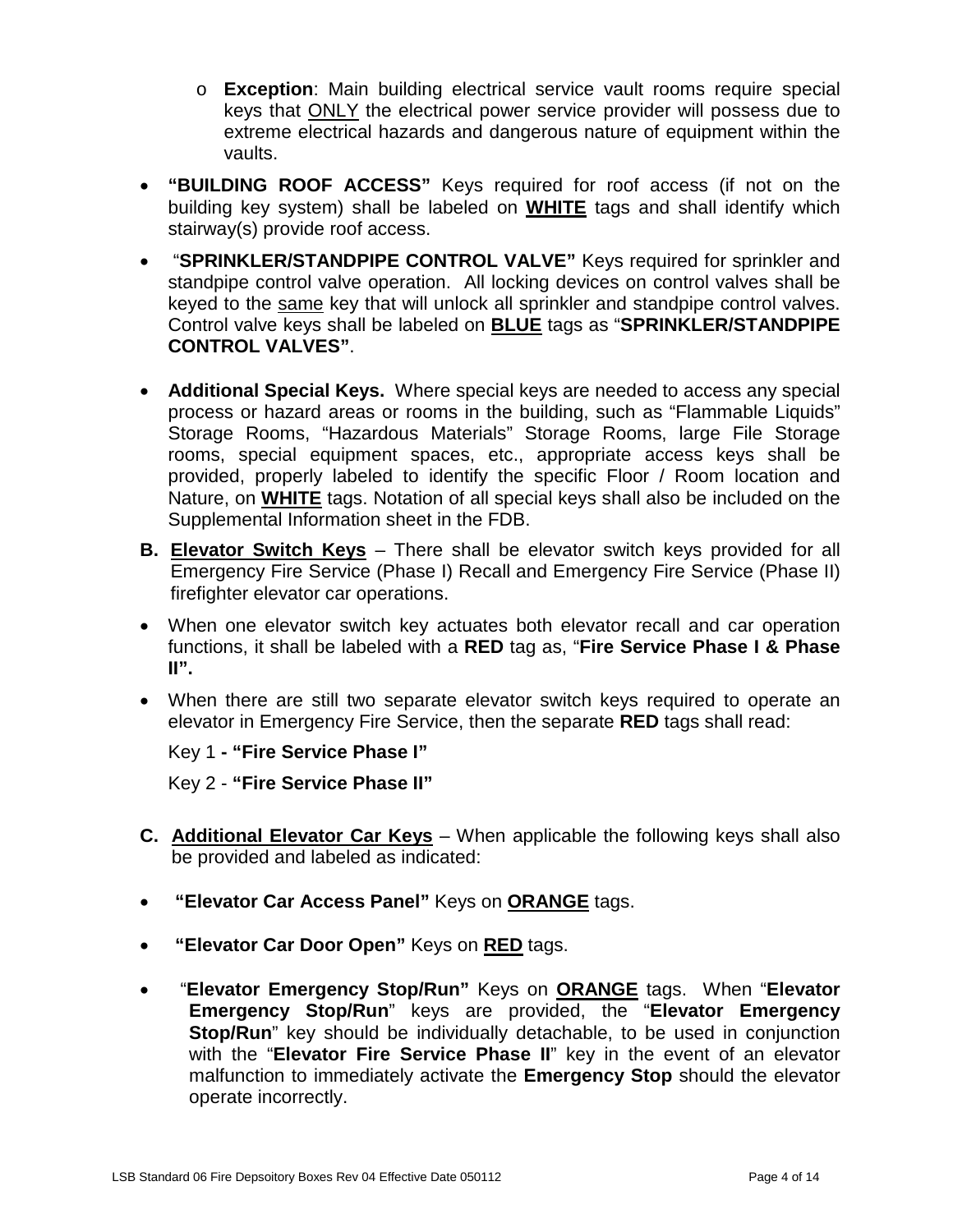• "**Elevator Inspection On/Off**" **Keys**.Where no "**Elevator Emergency Stop/Run**" switches are provided in the elevator cars, "**Elevator Inspection On/Off**" switches, or keys on **YELLOW** tags, shall be provided as a substitute in an emergency.

#### <span id="page-6-0"></span>**6.3.4 Elevator Hoistway Door Keys/Tools**

Where applicable, a minimum of 2 each appropriate elevator hoistway door keys/tools for all elevators in the building shall be provided for Fire Department use in elevator entrapments. (Multiple types of "Elevator Hoistway Door" keys/tools may be required where different elevator systems exist within a building, each key/tool shall then be labeled with WHITE tags, imprinted with Block lettering of 1/4th inch or equivalent, identifying the appropriate elevator locations.) "Elevator Hoistway Door" keys/tools shall be kept in the Fire Depository Box.

#### <span id="page-6-1"></span>**6.3.5 Independent Service Keys**

"Independent Service" keys shall **NOT** be placed in the Fire Depository Box. A minimum of 2 "Independent Service" keys (labeled with BLACK tags), shall be made readily available to the Fire Department for use during Medical Emergencies and/or Elevator Entrapment Rescues. The key tags shall be of plastic laminate materials in the color indicated and imprinted with Block lettering of  $1/4<sup>th</sup>$  inch or equivalent in height, so as to readily legible.

Where 24-hour on-site building security is provided, "Independent Service**"** keys may be kept secured at the security consol and be readily available for the Fire Department use upon request. Buildings without 24-hour on-site security shall provide a separate key box near the Fire Depository Box location, with the box labeled "EMS Elevator Keys", and secured with an approved manner.

*NOTE***:** Where elevator "Independent Service" key switches are located behind elevator car access panels, **"Elevator Car Access Panel"** keys on **ORANGE** tags (key tags shall be made of rigid plastic laminate material in the color indicated and imprinted with Block lettering of  $1/4<sup>th</sup>$  inch or equivalent in height, so as to be readily legible), shall be provided on a key ring along with each the "Independent Service" key.

#### <span id="page-6-2"></span>**6.3.6 Standardized Floor Plans**

A minimum of 3 sets of standardized floors plans shall be provided, unless more are deemed necessary by the HFD. All floor plans will include the following information for each floor and/or level when applicable:

- Fire Command Or Central Control Room
- Fire Depository Box
- Fire Alarm Annunciator Panel
- Public Address System Panel
- Enclosed Stairways
- Stairwell Identification
- Tenant Stairs/Escalators
- Two-Way Communication Means
- Fire Hose Valve Connections and Cabinets
- Elevator Lobbies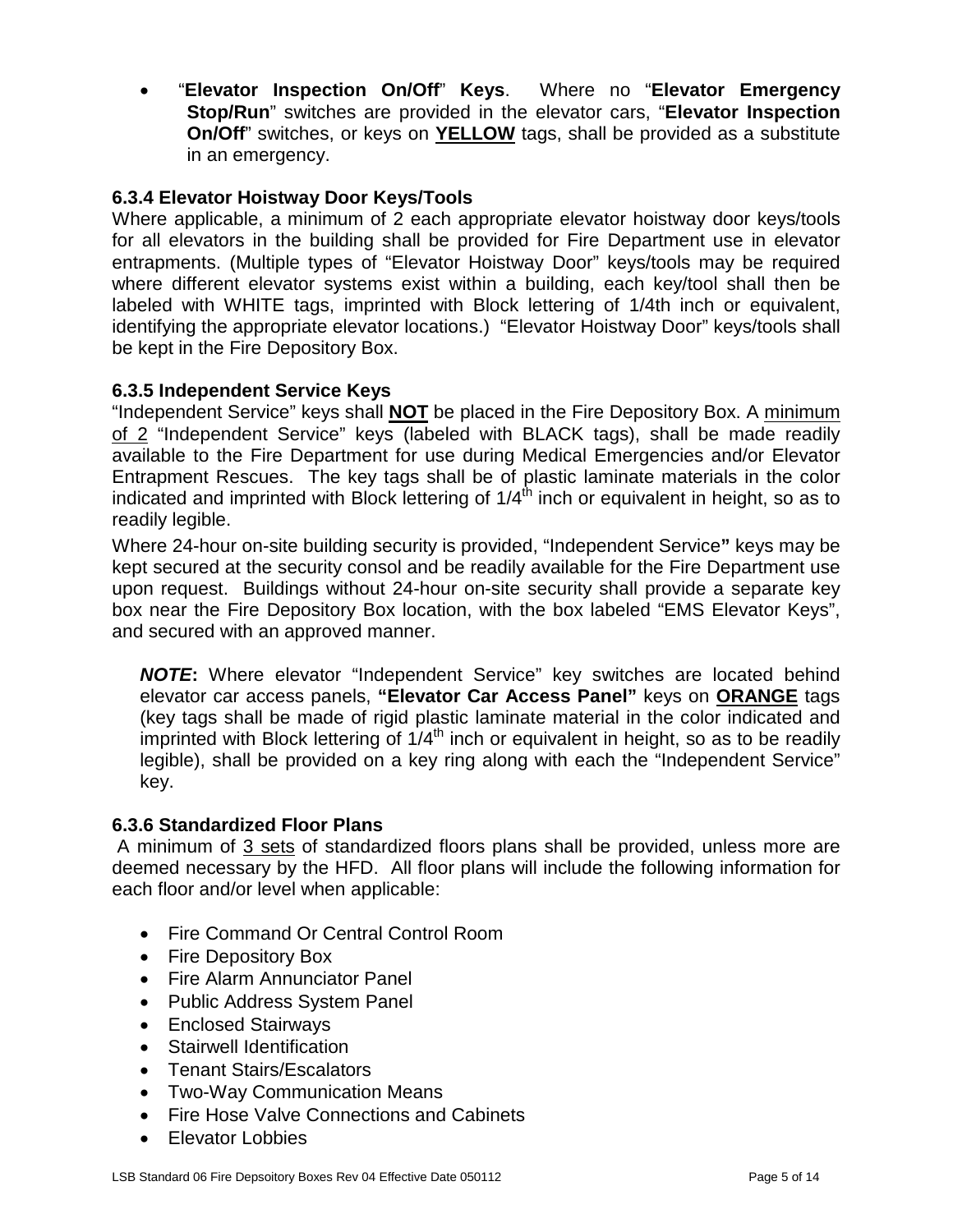- Elevator Fire Service Recall Location
- Mechanical, Electrical Service and Air Handlers Rooms
- Sprinkler Control Valves
- Fire Extinguishing Systems
- Computer Telecom Rooms with Special Extinguishing Systems
- UPS Battery Rooms
- Pre-action Protected Areas and Location of Control Valves
- Other Emergency Control or Indicating Systems
- Gas Service Main Shut-off Location
- Smoke Removal Controls
- Emergency Generator

#### <span id="page-7-0"></span>**6.3.7 Supplemental Information Sheet**

Supplemental information sheet should contain the following information sections:

#### <span id="page-7-1"></span>**6.3.7.1 Significant building information**

Important information needed by the fire department, in a bullet format, listing hazards or precautions peculiar to that building. (Ex: Presence of Shunt Trips, Lack of emergency generator, Lack of direct roof access from stairways, Hazardous materials/flammable liquid storage locations)

#### <span id="page-7-2"></span>**6.3.7.2 Pertinent building information**

Pertinent to High-rise survey form (HFD 27, Rev. 3/2002), but not contained within the high-rise survey form, or where more narrative information maybe needed.

#### **A. Building information**

- Is sprinkler system(s) supplied by building's standpipe riser
- Number of stairs: pressurized or non-pressurized
- Exit stairway discharge locations
- Identify exit points to public way
- Evacuees will be directed to what location(s)
- Building construction type Steel, Concrete

#### **B. Elevator information**

- Are elevators equipped with "Shunt Trips".
- Are Sprinklers in elevator machine rooms.
- Are Sprinklers in elevator hoistway.
- Alternate Recall Floors identified.

#### **C. Standpipe system information**

- Working pressure on systems with Pressure Reducing Valves (PRV) on fire hose connections.
- Do Fire Department Connections (FDC) supply individual standpipe risers.

#### <span id="page-7-3"></span>**SECTION 6.4 --- LOCATION OF FIRE DEPOSITORY BOX (FDB)**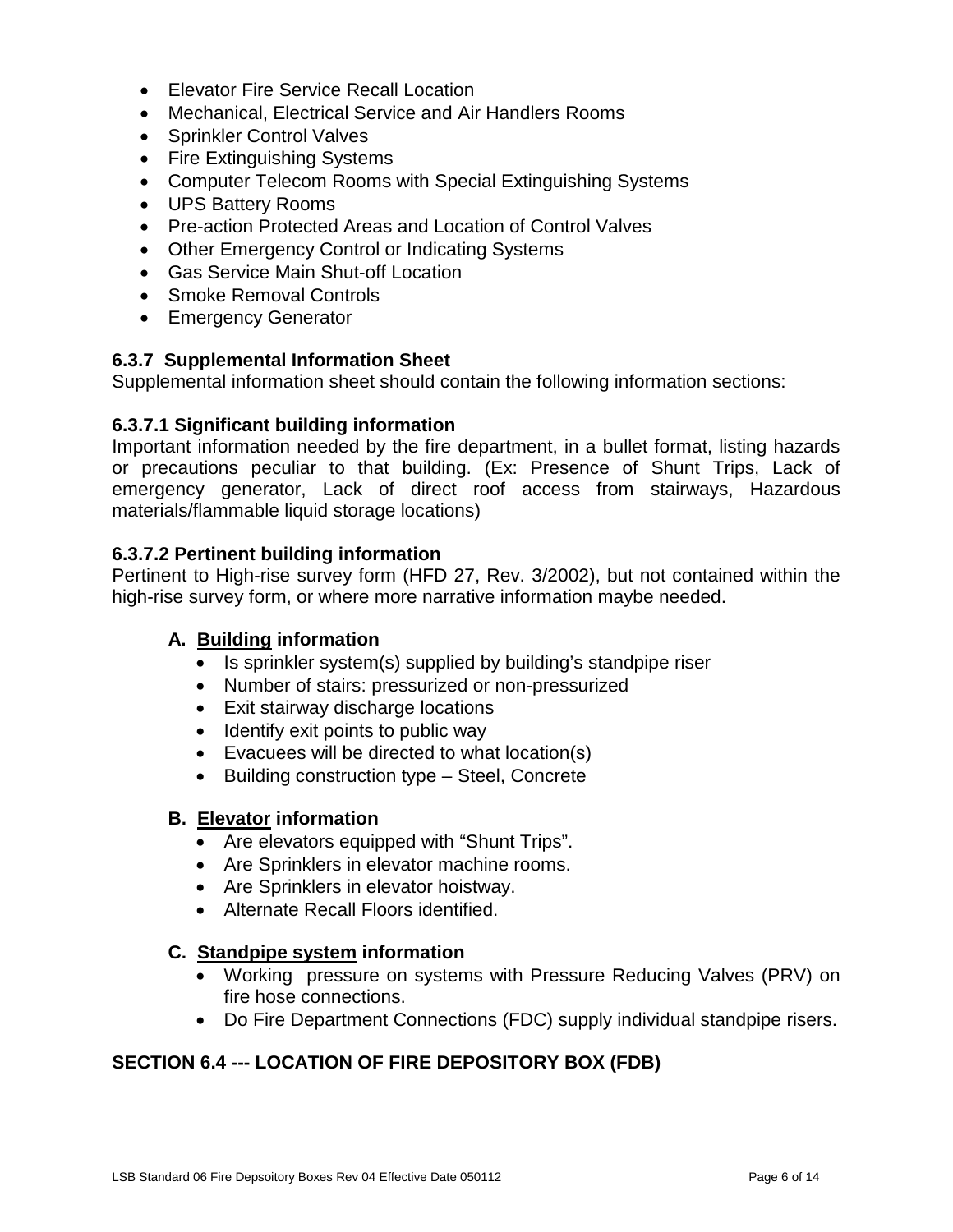#### <span id="page-8-0"></span>**6.4.1 Fire Depository Box placement**

The FDB shall be located within the building's *Fire Command Center*, *Central Control Station*, or *Emergency Control Center* in buildings that have such dedicated rooms. In buildings that lack a Fire Command Center, the FDB shall be located adjacent to the main fire alarm panel, where it can be readily identified and accessed.

#### <span id="page-8-1"></span>**6.4.2 Locks on FDB**

Locks must be the type approved for use on a "9-1-1" Boxes (openable with a special fire department key).

#### <span id="page-8-2"></span>**6.4.3 Double Locking Boxes**

Double Locking FDBs shall use an approved "Falcon" Lock as one of the locking devices and a separate padlock as the other locking device, to facilitate property personnel's access into the box to update information and /or replace keys as needed.

#### <span id="page-8-3"></span>**SECTION 6.5 --- KEY BOX / FIRE DEPOSITORY BOX PERMIT**

#### <span id="page-8-4"></span>**6.5.1 Permit Requirement**

A fire department **"KEY BOX / FIRE DEPOSITORY BOX"** permit is required for the lock box. This permit shall be renewed annually, and a copy of the permit shall be posted in or near the FDB.

#### <span id="page-8-5"></span>**6.5.2 Permit Information**

A permit is required to install and maintain an approved Key Box and/or Fire Depository Box.

#### **Permit Office contact information is as follows:**

The Houston Permitting Center 1002 Washington Avenue Houston, Texas 77007 Hours of operation: 8:00 a.m. to 3:30 p.m. Central Time Monday through Friday Office phone (832)394-8811 To Email Customer Service Questions: [hfd.permitoffice@houstontx.gov](mailto:hfd.permitoffice@houstontx.gov) Link to City Wide Fee Schedule: [www.houstoncityfees.org](http://www.houstoncityfees.org/)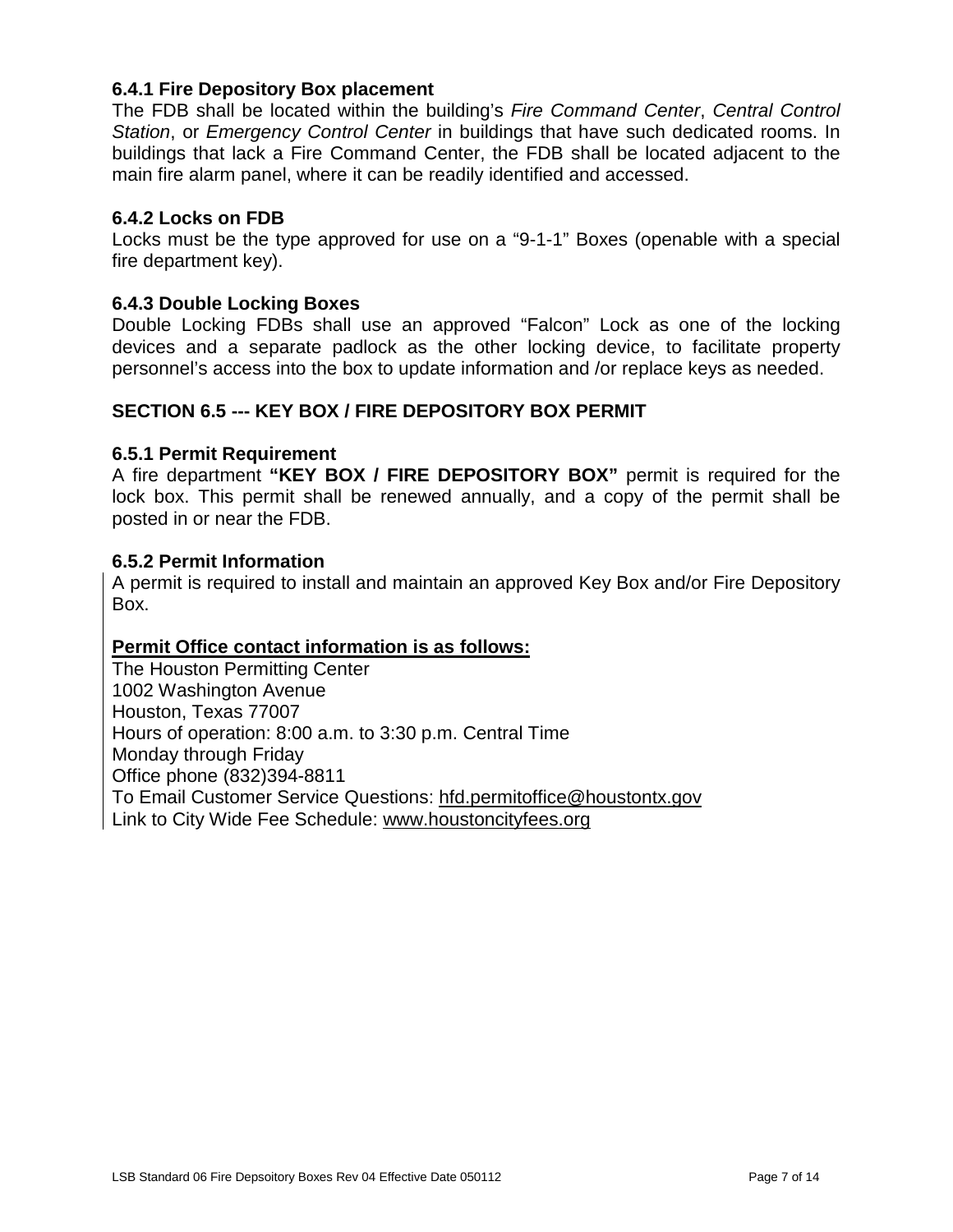#### **APPENDIX A**

| <b>Stair</b>            | <b>Elevator Service</b>                          |                             |  |                                  |    | <b>Stair</b>    |    |    |    |                           |    |    |               |              |           |
|-------------------------|--------------------------------------------------|-----------------------------|--|----------------------------------|----|-----------------|----|----|----|---------------------------|----|----|---------------|--------------|-----------|
| <b>Floor</b><br>A       | <b>High Bank</b>                                 |                             |  | <b>Middle Bank</b>               |    |                 |    |    |    | <b>Low Bank</b>           |    |    | <b>Frghts</b> | $\, {\bf B}$ | Floor     |
| PH                      |                                                  |                             |  |                                  |    |                 |    |    |    |                           |    |    |               |              | <b>PH</b> |
| 35                      |                                                  |                             |  | 7 8 9 10 11 12 13 14 15 16 17 18 |    |                 |    |    |    |                           |    |    |               |              | 35        |
| 34                      |                                                  |                             |  |                                  |    |                 |    |    |    |                           |    |    |               |              | 34        |
| 33                      |                                                  |                             |  |                                  |    |                 |    |    |    |                           |    |    |               |              | 33        |
| 32                      |                                                  |                             |  |                                  |    |                 |    |    |    |                           |    |    |               |              | 32        |
| 31                      |                                                  |                             |  |                                  |    |                 |    |    |    |                           |    |    |               |              | 31        |
| 30                      |                                                  |                             |  |                                  |    |                 |    |    |    |                           |    |    |               |              | 30        |
| 29                      |                                                  |                             |  |                                  |    |                 |    |    |    |                           |    |    |               |              | 29        |
| 28                      |                                                  |                             |  |                                  |    |                 |    |    |    |                           |    |    |               |              | 28        |
| 27                      |                                                  |                             |  |                                  |    |                 |    |    |    |                           |    |    |               |              | 27        |
| 26                      |                                                  |                             |  |                                  |    |                 |    |    |    |                           |    |    |               |              | 26        |
| 25                      |                                                  |                             |  |                                  |    |                 |    |    |    |                           |    |    |               |              | 25        |
| 24                      |                                                  |                             |  |                                  |    |                 |    |    |    |                           |    |    |               |              | 24        |
| 23                      |                                                  |                             |  |                                  |    |                 |    |    |    |                           |    |    |               |              | 23        |
| 22                      |                                                  |                             |  |                                  |    |                 |    |    |    |                           |    |    |               |              | 22        |
| 21                      |                                                  |                             |  |                                  |    |                 |    |    |    |                           |    |    |               |              | 21        |
| 20                      |                                                  |                             |  |                                  |    |                 |    |    |    |                           |    |    |               |              | 20        |
| 19                      |                                                  |                             |  |                                  |    |                 |    |    |    |                           |    |    |               |              | 19        |
| 18                      |                                                  |                             |  |                                  |    |                 |    |    |    |                           |    |    |               |              | 18        |
| 17                      |                                                  |                             |  |                                  |    |                 |    |    |    |                           |    |    |               |              | 17        |
| 16                      |                                                  |                             |  |                                  |    |                 |    |    |    |                           |    |    |               |              | 16        |
| 15                      |                                                  |                             |  |                                  |    |                 |    |    |    |                           |    |    |               |              | 15        |
| 14                      |                                                  | <b>Billian</b>              |  |                                  |    |                 |    |    |    |                           |    |    |               |              | 14        |
| 13                      |                                                  |                             |  |                                  |    |                 |    |    |    |                           |    |    |               |              | 13        |
| 12                      |                                                  |                             |  |                                  |    |                 |    |    |    |                           |    |    |               |              | 12        |
| 11                      |                                                  |                             |  |                                  |    |                 |    |    |    |                           |    |    |               |              | 11        |
| 10                      |                                                  |                             |  |                                  |    |                 |    |    |    |                           |    |    |               |              | 10        |
| 9                       |                                                  |                             |  |                                  |    |                 |    |    |    |                           |    |    |               |              | 9         |
| 8                       |                                                  |                             |  |                                  |    |                 |    |    |    |                           |    |    |               |              | 8         |
|                         |                                                  |                             |  |                                  |    |                 |    |    |    |                           |    |    |               |              |           |
| 6                       |                                                  |                             |  |                                  |    |                 |    |    |    |                           |    |    |               |              | 6         |
| 5 <sub>l</sub>          |                                                  |                             |  |                                  |    |                 |    |    |    |                           |    |    |               |              | 5         |
| 4                       |                                                  |                             |  |                                  |    |                 |    |    |    |                           |    |    |               |              | 4         |
| $\overline{\mathbf{3}}$ |                                                  |                             |  |                                  |    |                 |    |    |    |                           |    |    |               |              | 3         |
| 2                       |                                                  |                             |  |                                  |    |                 |    |    |    |                           |    |    |               |              | 2         |
| $\mathbf{1}$            | $\mathbf{1}$                                     | 2 3 4 5 6 7 8 9 10          |  |                                  | 11 | 12 <sub>2</sub> | 13 | 14 | 15 | 16                        | 17 | 18 | 20<br>19      |              | 1         |
| B                       |                                                  |                             |  |                                  |    |                 |    |    |    |                           |    |    |               |              | B         |
|                         |                                                  |                             |  |                                  |    |                 |    |    |    |                           |    |    |               |              |           |
|                         | -------------- Elevator Car No.s --------------- |                             |  |                                  |    |                 |    |    |    |                           |    |    |               |              |           |
|                         |                                                  |                             |  |                                  |    |                 |    |    |    |                           |    |    |               |              |           |
|                         |                                                  | <b>Elevator Service</b>     |  |                                  |    |                 |    |    |    | Stairwell                 |    |    |               |              |           |
|                         |                                                  | No elevator service in bank |  |                                  |    |                 |    |    |    | <b>Stairwell Re-Entry</b> |    |    |               |              |           |

### <span id="page-9-1"></span><span id="page-9-0"></span>**Example No 1. Elevator Riser Diagram: Generic Elevator and Stairwell Diagram**

LSB Standard 06 Fire Depsoitory Boxes Rev 04 Effective Date 050112 Page 8 of 14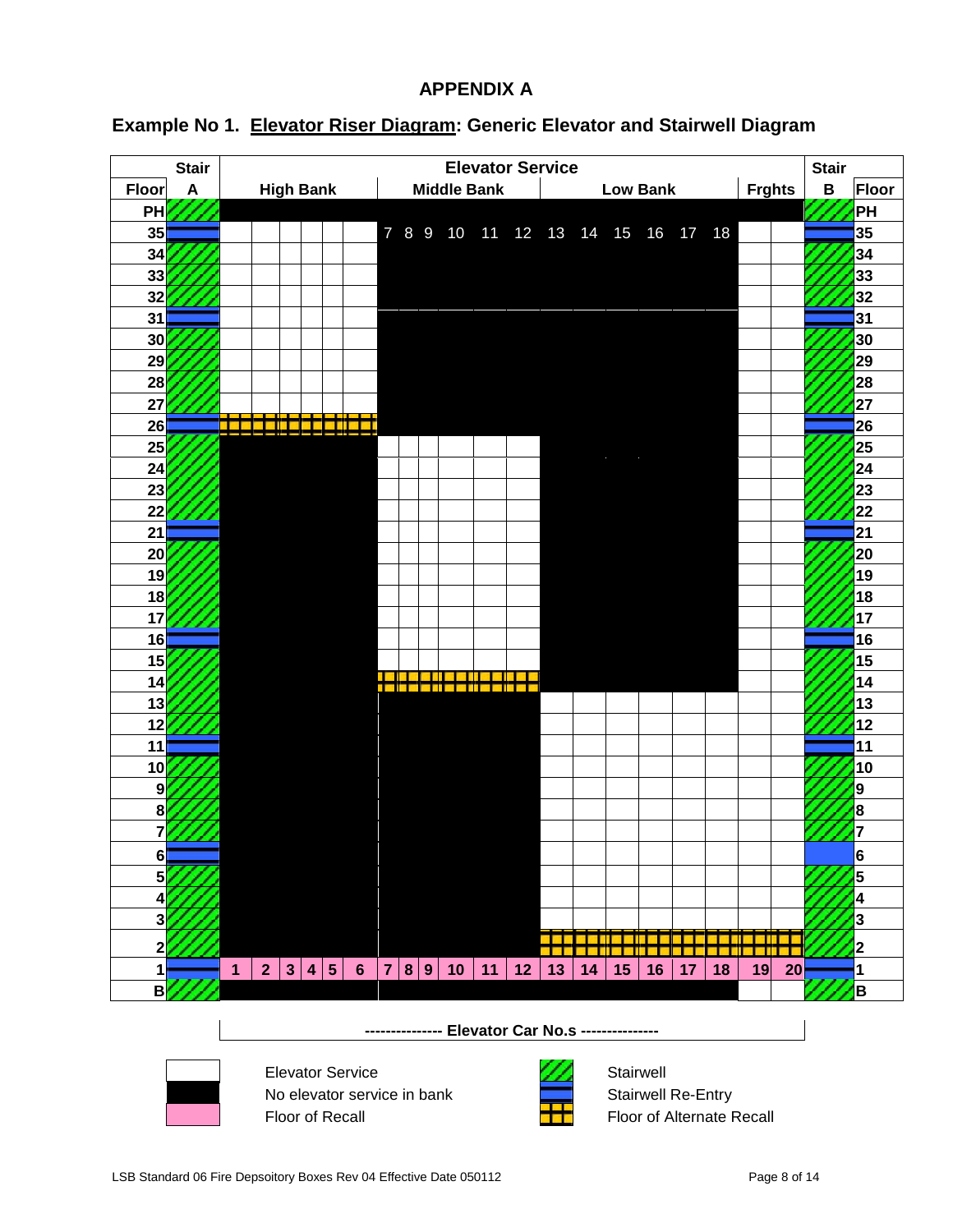<span id="page-10-0"></span>

|  |  |  |  | <b>Example No. 2 Elevator Riser Diagram: Elevator and Stairwell Diagram</b> |
|--|--|--|--|-----------------------------------------------------------------------------|
|--|--|--|--|-----------------------------------------------------------------------------|

| <b>Floor</b><br>Level | <b>Stair A</b> | Freight<br><b>Elevator</b><br><b>Car: 13</b> | <b>High Bank</b><br><b>Elevator</b><br><b>Cars: 1-4</b> | Mid-Bank<br><b>Elevator</b><br><b>Cars: 4-8</b> | <b>Low Bank</b><br><b>Elevator</b><br><b>Cars: 8-12</b> | <b>Stair B</b> | <b>Floor</b><br>Level |
|-----------------------|----------------|----------------------------------------------|---------------------------------------------------------|-------------------------------------------------|---------------------------------------------------------|----------------|-----------------------|
| 24                    | Reentry        |                                              |                                                         | <b>XXXXXX</b>                                   | <b>XXXXXX</b>                                           | Reentry        | 24                    |
| 23                    |                |                                              |                                                         | <b>XXXXXX</b>                                   | <b>XXXXXX</b>                                           |                | 23                    |
| 22                    |                |                                              |                                                         | <b>XXXXXX</b>                                   | <b>XXXXXX</b>                                           |                | 22                    |
| 21                    |                |                                              |                                                         | <b>XXXXXX</b>                                   | <b>XXXXXX</b>                                           |                | 21                    |
| 20                    | Reentry        |                                              |                                                         | <b>XXXXXX</b>                                   | <b>XXXXXX</b>                                           | Reentry        | 20                    |
| 19                    |                |                                              |                                                         | <b>XXXXXX</b>                                   | <b>XXXXXX</b>                                           |                | 19                    |
| 18                    |                |                                              |                                                         | <b>XXXXXX</b>                                   | <b>XXXXXX</b>                                           |                | 18                    |
| 17                    |                |                                              | Alt. Recall                                             | <b>XXXXXX</b>                                   | <b>XXXXXX</b>                                           |                | 17                    |
| 16                    |                |                                              | <b>XXXXXX</b>                                           |                                                 | <b>XXXXXX</b>                                           |                | 16                    |
| 15                    | Reentry        |                                              | <b>XXXXXX</b>                                           |                                                 | <b>XXXXXX</b>                                           | Reentry        | 15                    |
| 14                    |                |                                              | <b>XXXXXX</b>                                           |                                                 | <b>XXXXXX</b>                                           |                | 14                    |
| 13                    |                |                                              | <b>XXXXXX</b>                                           |                                                 | <b>XXXXXX</b>                                           |                | 13                    |
| 12                    |                |                                              | <b>XXXXXX</b>                                           |                                                 | <b>XXXXXX</b>                                           |                | 12                    |
| 11                    |                |                                              | <b>XXXXXX</b>                                           |                                                 | <b>XXXXXX</b>                                           |                | 11                    |
| 10                    | Reentry        |                                              | <b>XXXXXX</b>                                           |                                                 | <b>XXXXXX</b>                                           | Reentry        | 10                    |
| 9                     |                |                                              | <b>XXXXXX</b>                                           | Alt. Recall                                     | <b>XXXXXX</b>                                           |                | 9                     |
| 8                     |                |                                              | <b>XXXXXX</b>                                           | <b>XXXXXX</b>                                   |                                                         |                | 8                     |
| $\overline{7}$        |                |                                              | <b>XXXXXX</b>                                           | <b>XXXXXX</b>                                   |                                                         |                | $\overline{7}$        |
| 6                     |                |                                              | <b>XXXXXX</b>                                           | <b>XXXXXX</b>                                   |                                                         |                | 6                     |
| 5                     | Reentry        |                                              | <b>XXXXXX</b>                                           | <b>XXXXXX</b>                                   |                                                         | Reentry        | 5                     |
| 4                     |                |                                              | <b>XXXXXX</b>                                           | <b>XXXXXX</b>                                   |                                                         |                | $\overline{4}$        |
| $\overline{3}$        |                |                                              | <b>XXXXXX</b>                                           | <b>XXXXXX</b>                                   |                                                         |                | 3                     |
| $\overline{2}$        |                | Alt. Recall                                  | <b>XXXXXX</b>                                           | <b>XXXXXX</b>                                   | Alt. Recall                                             |                | $\overline{2}$        |
| 1                     | Reentry        | Recall                                       | Recall                                                  | Recall                                          | Recall                                                  | Reentry        | 1                     |
| B                     | Reentry        |                                              | <b>XXXXXX</b>                                           | <b>XXXXXX</b>                                   | <b>XXXXXX</b>                                           | Reentry        | B                     |

| <b>Elevator Service</b>       |              |
|-------------------------------|--------------|
| No Elevator Service           | <b>XXXXX</b> |
| <b>Primary Recall Floor</b>   | Recall       |
| <b>Alternate Recall Floor</b> | Alt. Recall  |
| <b>Re-entry Floor</b>         | Reentry      |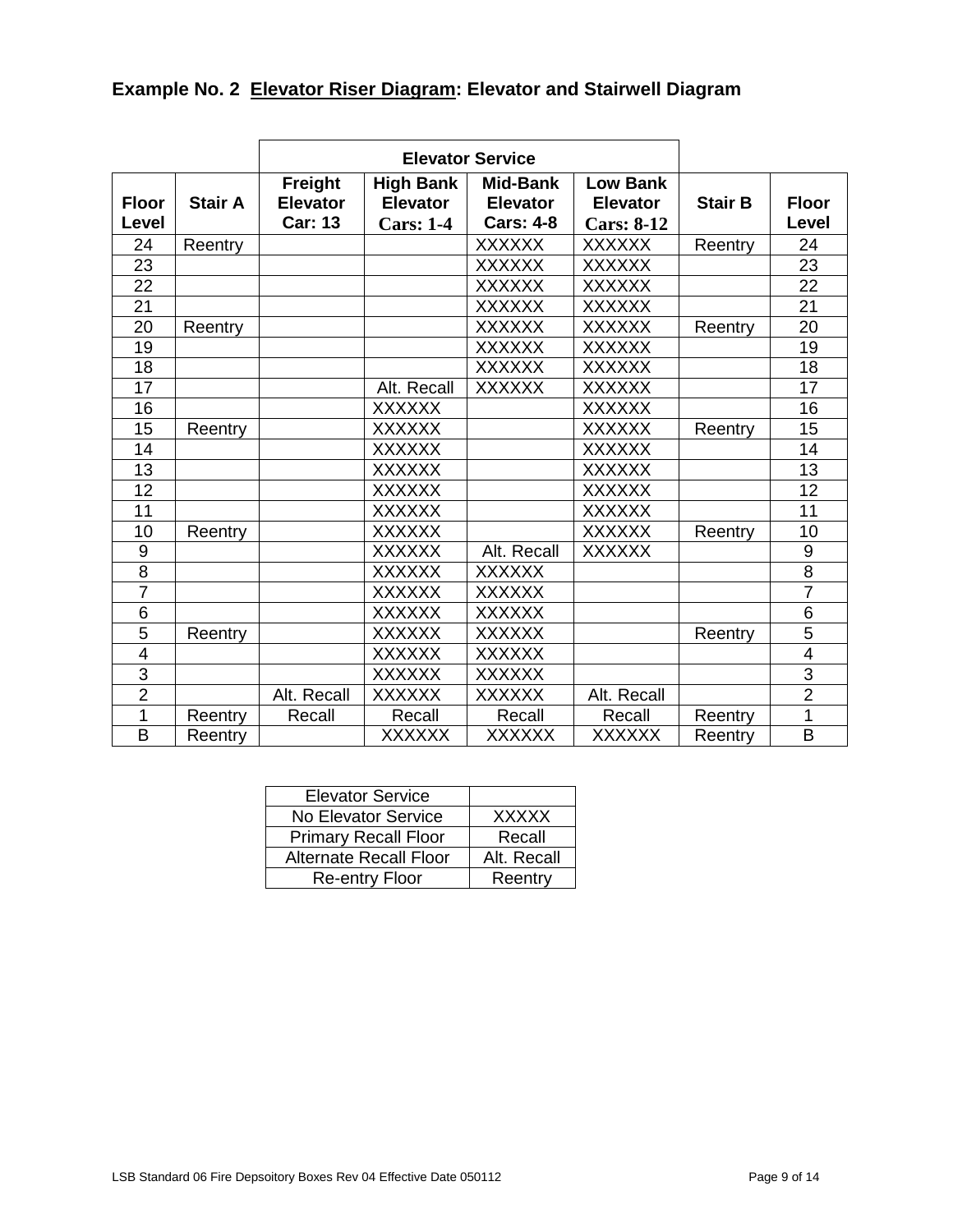#### **APPENDIX B**

#### <span id="page-11-1"></span><span id="page-11-0"></span>**INSTRUCTIONS FOR ELEVATOR OPERATION**

| ELEVATOR MACHINE RM. SPRINKLED:   |      |        |      |
|-----------------------------------|------|--------|------|
|                                   | yes  | no     |      |
| <b>ELEVATOR SHAFTS SPRINKLED:</b> |      |        |      |
|                                   | yes  | no     |      |
| <b>SHUNT TRIPS:</b>               |      |        |      |
|                                   | yes  | no     |      |
| <b>PHASE 1 ELEVATOR RECALL</b>    |      |        |      |
|                                   | auto | manual | both |
| <b>PRIMARY RECALL FLOOR</b>       |      |        |      |
| (Designated Landing)              |      |        |      |
| <b>ALTERNATE RECALL FLOOR</b>     |      |        |      |
| (Alternate Landing)               |      |        |      |
|                                   |      |        |      |

**To recall elevators:** Specify manual recall procedure. \*If doors close after being recalled, specify how to re-open and how long they remain open.

**To operate car:** \*\*Specify if cab fire key (Phase Two) must be turned to "on" to operate elevators. Specify if different keys are used for Phase One and Phase Two.

**To travel to desired floor:** Explain how to travel to the desired floor. Specify if the first step of this action requires the doors be open or closed.

**To close door:** Specify how to close doors completely to remain closed.

**To open door:** Specify how to open doors completely to remain open.

**To hold car at floor:** Specify how to retain the car at desired floor. Can keys be removed?

**To cancel floor selection:** Specify how to cancel the floor selected and/or choose another floor.

**To return car to designated or alternate landing:**

Specify how to return the car to the recall floor. Specify if the key can be removed. Specify if a firefighter or other person must accompany the car to the recall floor.

#### **PROVIDE INSTRUCTIONS FOR EACH (DIFFERENT) BANK OF ELEVATORS THAT MAY OPERATE INDEPENDENTLY FROM ANOTHER.**

Buildings constructed under Houston's high-rise code, between 1979 and 1997, may have elevator doors that open for a predetermined time and then close.

\*\* The ASME A17.1, 1984 edition, requires a *ON-OFF-HOLD* position switch in the elevator cars. Switches must be changed if they have a *BYPASS* position, disallowed in 1976.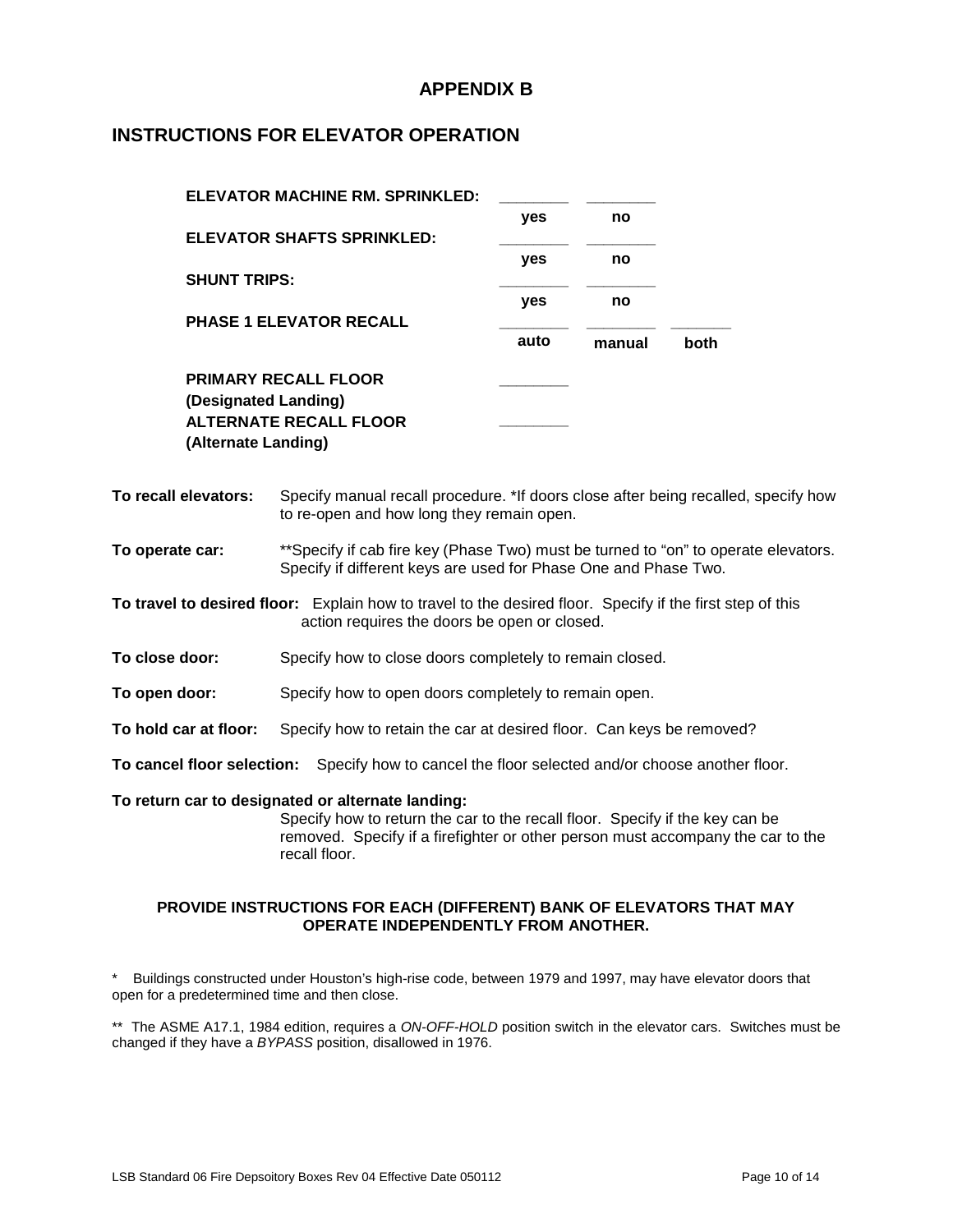#### **APPENDIX C**

#### <span id="page-12-1"></span><span id="page-12-0"></span>**KEY SETS WITH IDENTIFICATION TAGS**

There shall be  $5$  separate "quick release" key holders as pictured below, with the keys as described below for a total of **5 sets** of keys all appropriately labeled, provided and maintained in the Fire Depository Box.



There shall be 5 separate "quick release" holders with the keys described below for a total of **5 sets** of all keys appropriately labeled, provided and maintained in the Fire Depository Box.

## **C-1 Key Set Arrangements:**

**5 sets** of building emergency access keys as described below shall be provided for Fire Department use in the FDB of all high-rise buildings:

1. Each key shall have a 7/8-inch (13 mm) split key ring through it attaching the key to the appropriate colored plastic laminate identification tag.

2. A "quick release" key holder with one button operation that has 1-inch (25 mm) split rings on each end shall be used.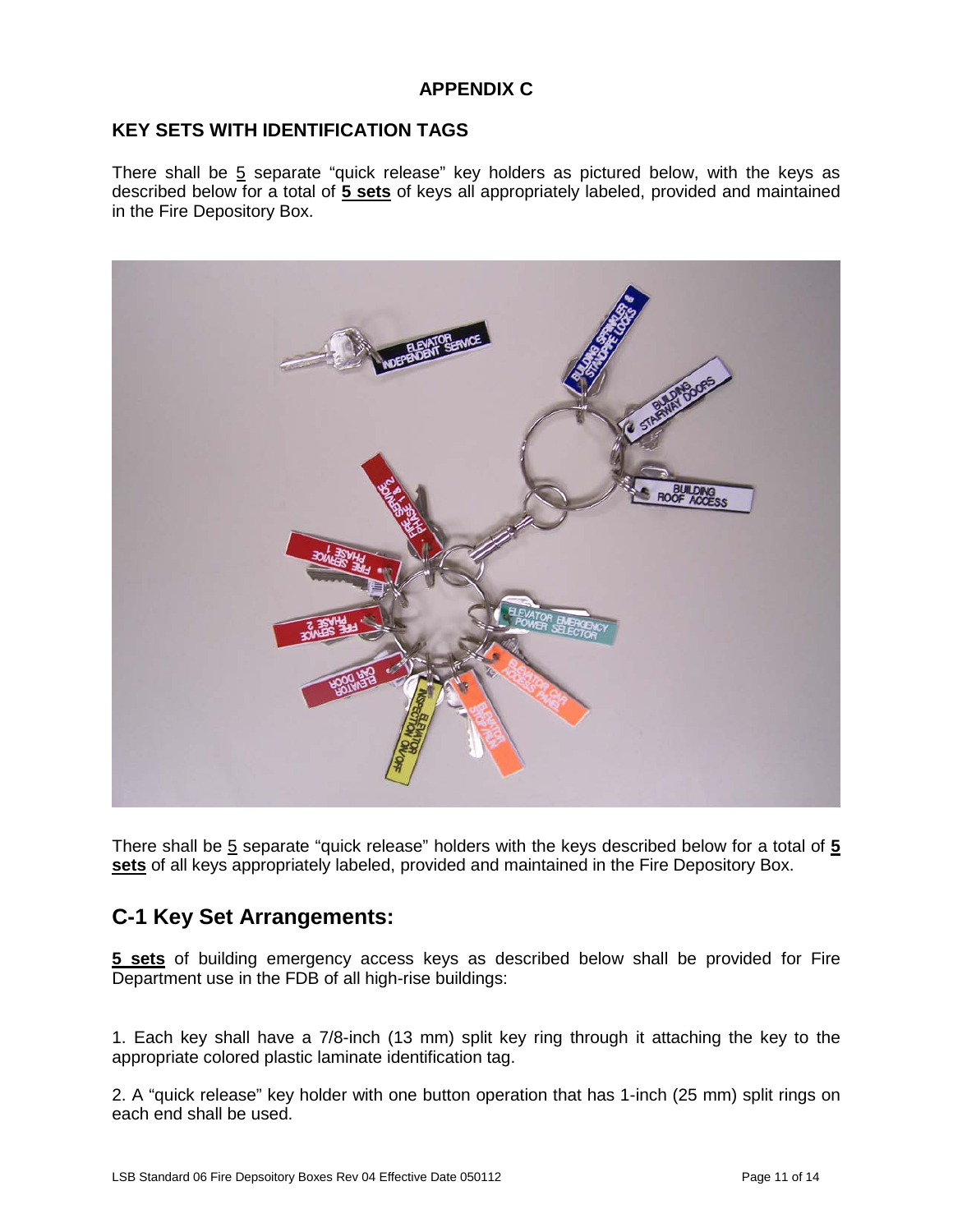a) At one end of this "quick release" key holder, a 2-inch (50 mm) split ring will be attached to the 1-inch (25 mm) split ring that has the following building access keys:

- o Stairway key & **White** Tag on a 7/8-inch (13 mm) split ring
- o Roof Access key & **White** Tag on a 7/8-inch (13 mm) split ring
- o Mechanical/Electrical Room key & **White** Tag on a 7/8-inch (13 mm) split ring
- o Elevator Equipment Room key & **White** Tag on a 7/8-inch (13 mm) split ring
- o All special access keys & **White** Tags on a 7/8-inch (13 mm) split rings
- o Sprinkler/Standpipe key & **Blue** Tag on a 7/8-inch (13 mm) split ring

b) The other end of this "quick release" holder will have attached to the 1-inch (25 mm) split ring another 2-inch (50 mm) split ring with the following keys. On this 2-inch (50 mm) split ring only the following elevator keys (if applicable to that specific building) with corresponding plastic laminated colored I. D. tags :

- o Fire Service Phase 1 & Phase 2 **Red** Tags on a 7/8-inch (13 mm) split rings
- o Elevator Car Door **Red** Tag on a 7/8-inch (13 mm) split ring
- o Elevator Inspection On/Off **Yellow** Tag on a 7/8-inch (13 mm) split ring
- o Elevator Stop/Run **Orange** Tag on a 7/8-inch (13 mm) split ring
- o Elevator Car Access Panel **Orange** Tag on a 7/8-inch (13 mm) split ring
- o Elevator Car Emergency Power Selector **Green** Tag on a 7/8-inch (13 mm) split ring

Scale: 7/8 inch = Approximately 13 mm 1 inch = Approximately 25 mm

*NOTE:*"Independent Service" keys (pictured for labeling purposes only) shall **NOT** be attached to any of the above key sets, **nor** shall these keys be kept in the Fire Depository Box. "Independent Service" keys shall kept in a secured location or separate key box (See Section 6.3.5).

## **C-2 Key Tag Legend Card:**

Laminated letter size (8 inch X 11 inch) "High-rise Fire Depository Box Key Tags" Legend Card shall be provided and maintained in the Fire Depository Box (FDB). The Legend Card, printed in least an 18 font or equivalent lettering so as to be readily legible, shall describe all the required keys and their functions and the respective key tag colors. (See example of Legend Card below)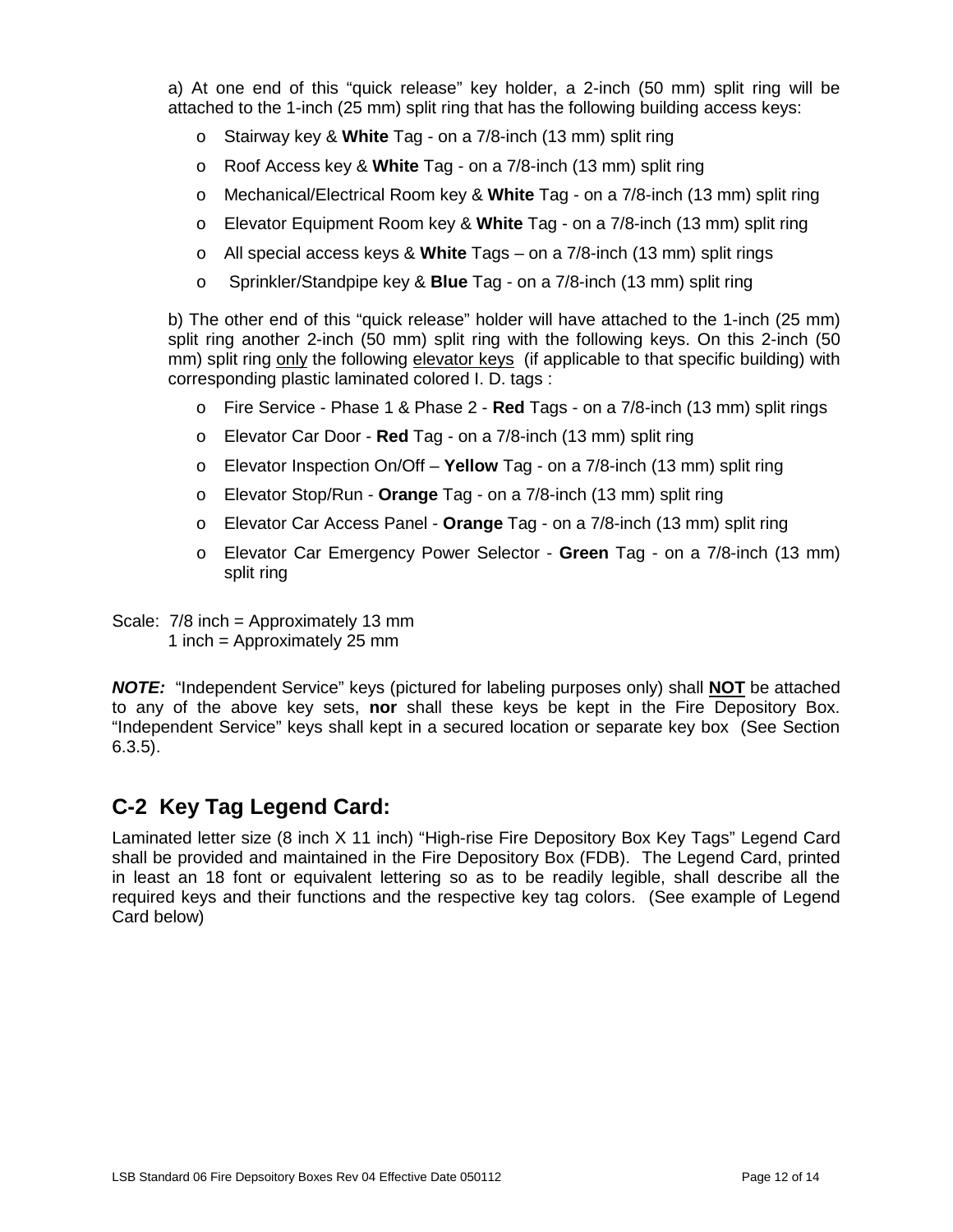# **High-rise Depository Box Key Tags**

<span id="page-14-0"></span>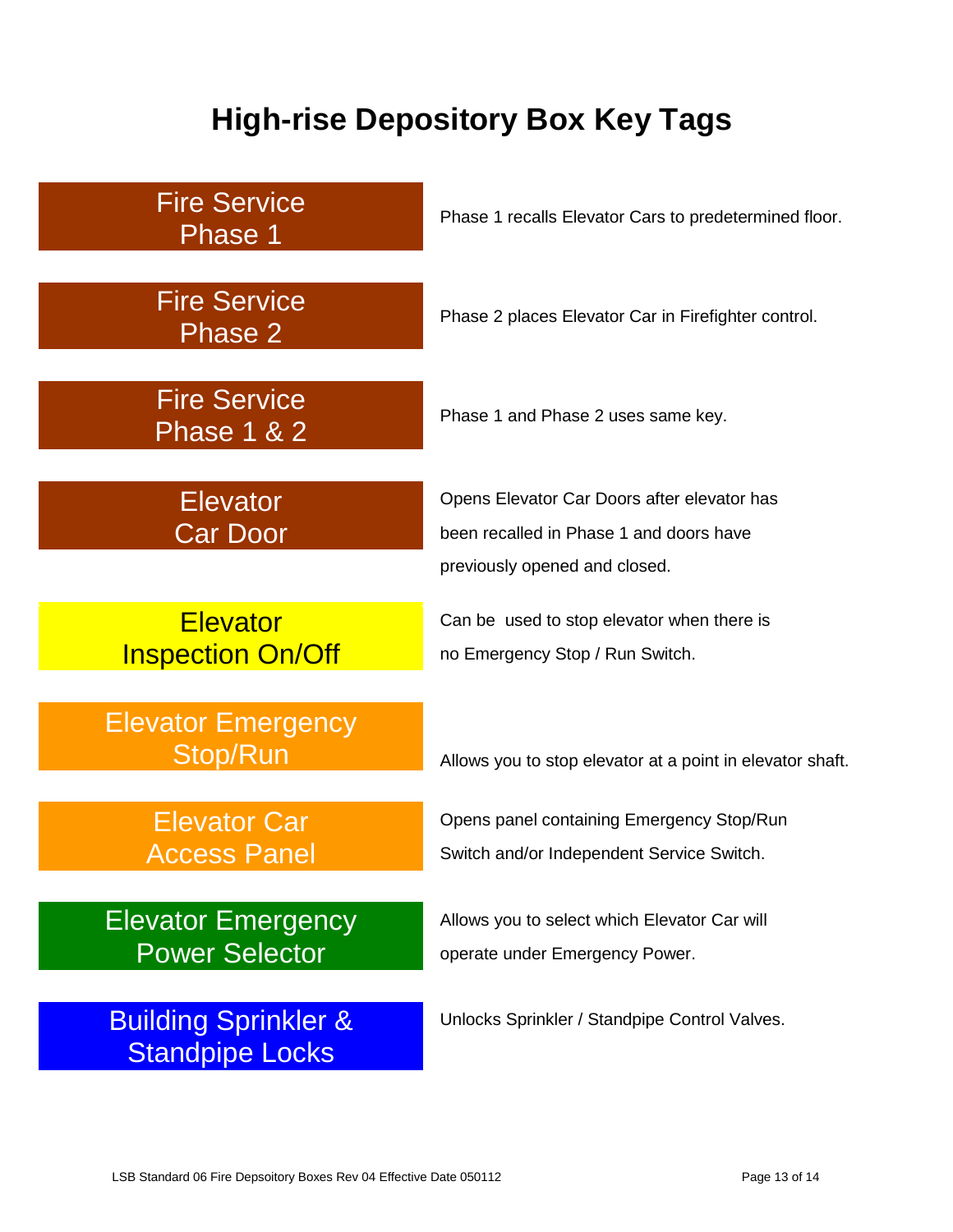| <b>Building</b><br><b>Stairway Doors</b>   | Unlocks All Stairway doors.                 |
|--------------------------------------------|---------------------------------------------|
| <b>Building</b>                            | Roof access in Stairway (Example A, B etc.) |
| Roof Access - Stair A                      |                                             |
| <b>Building</b><br><b>Mechanical Rooms</b> | Unlocks Mechanical / HVAC room doors.       |
| <b>Building</b><br><b>Electrical Rooms</b> | Unlocks Electrical Panel Closet/Room doors. |
| Elevator<br>Rooms                          | Unlocks Elevator Equipment room doors.      |